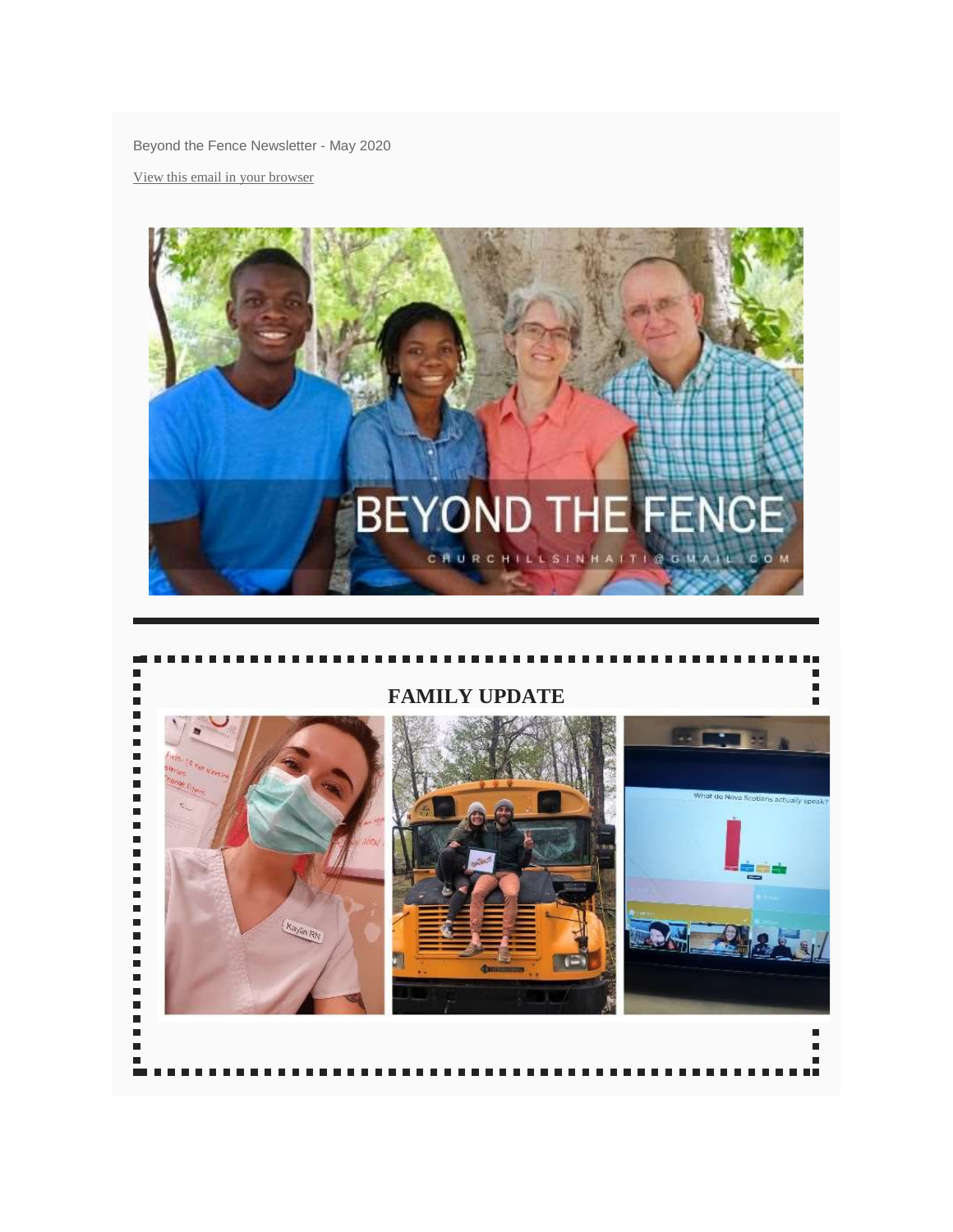Thanks so much for joining us on this journey. We are so grateful for the love and prayers for us and for the ministries of WISH. I know that life is very different for most of us and yet there are milestones that we are so very grateful for.

Ė

п

п

г

 $\blacksquare$ ٠

 $\blacksquare$ 

٠ п

п ٠

п п Ľ

Peterson finished his first year of university with the last 6 weeks online. He enjoyed his courses and received  $A$ 's in every single class. We are pleased he found a program that is such a great fit for him. He is still looking for a summer job and we would appreciate your prayers for him.

Gaëlle continues to work on her grade 8 classes. She is disciplined and works hard to do her best. The province of New Brunswick is allowing summer camps to operate with some new guidelines and so we are grateful as Gaëlle has been looking forward to volunteering at Caton's Island this summer.

Our daughter, Emily and her husband Gable, have bought a house in Halifax. They have been in Alberta for 6 years and will be moving at the end of June. This is bittersweet for them, as they loved Alberta and yet are looking forward to being back in Nova Scotia. We are grateful for family and would appreciate your prayers for them as they transition back to the east coast.

Our daughter Kaylin and son Joshua, continue to work and adapt to the current reality. I am so proud of them all for their service to their communities.

Even though we are far from each other, one fun thing we've been able to do is play games together online. We use Zoom and then play an online game together. It's something we could have always done but we just never considered. Now with so many of us using Zoom, we've had fun connecting this way as a family. Again, I am so grateful for the blessing of family.

# **DESALINATION**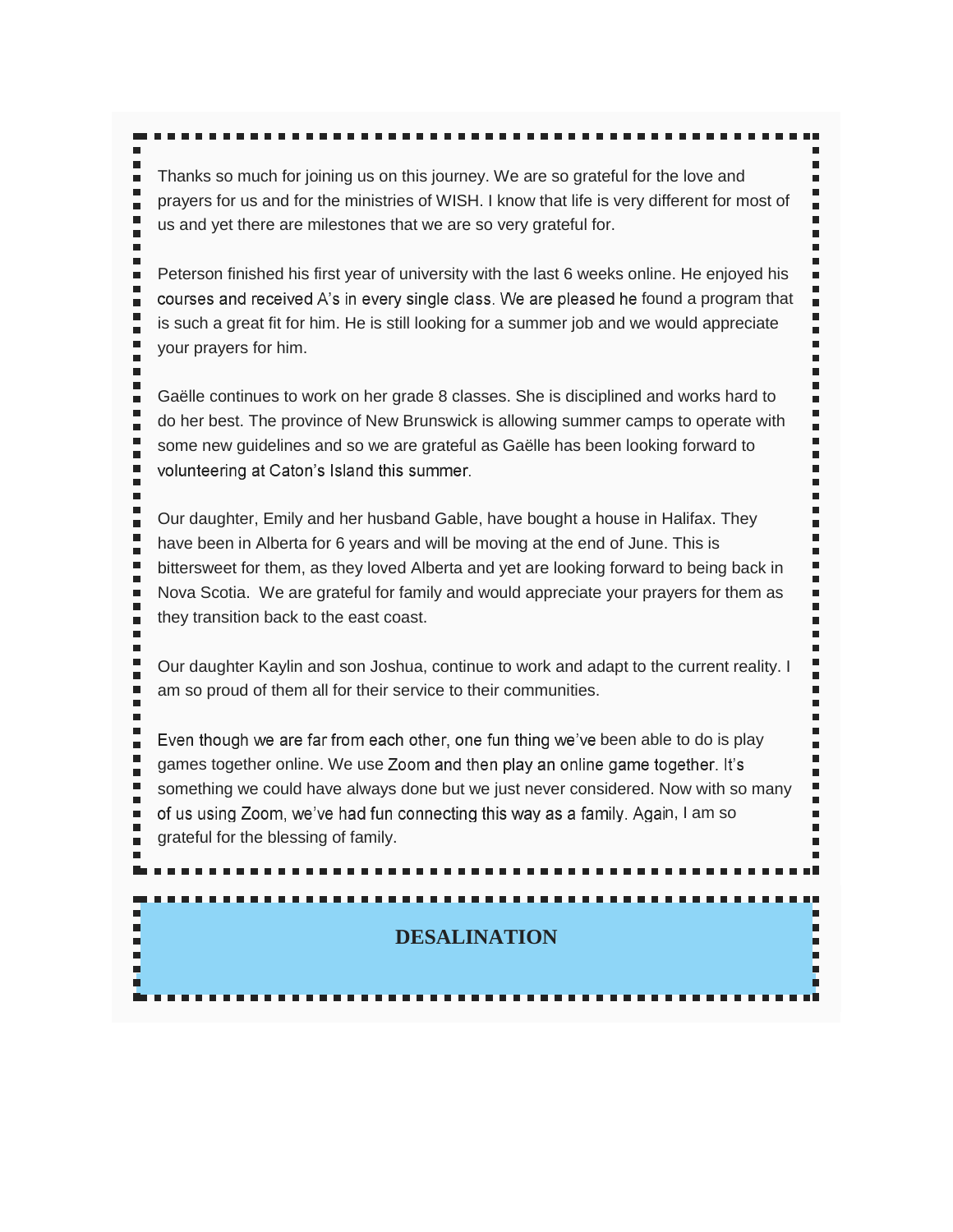

Water is one of the biggest ministries of WISH and so we are pleased to report the opening of the desalination facility. This project was funded by World Hope and GivePower and is being run by GivePower. WISH has been in a support role for the project and we are pleased to see this facility up and running.

Н E

E

Е

E

E F

E

Е E

E

ь

E E

ь

i

E

Ę

ц

ц

E i ц ۹ E

٠

E п

E

E

ц

Ė

The WISH waterline is still a vital source of water for the community of Anse-a-Galets but the desalination plant is providing a reliable source of potable water that is filtered to World Health standards. Things are working well and the water has been well received in the community. The facility has the capacity to produce 20,000 gallons a day and has started with small water users. As the facility continues to operate, there will be additional avenues for water to be distributed.

This is an exciting time and development and we are thankful for organizations who provide the technology and infrastructure to improve the quality of life in La Gonave. The fact that this plant was built and opened during a country wide lock down and then a pandemic is amazing. We are thankful to God for His goodness.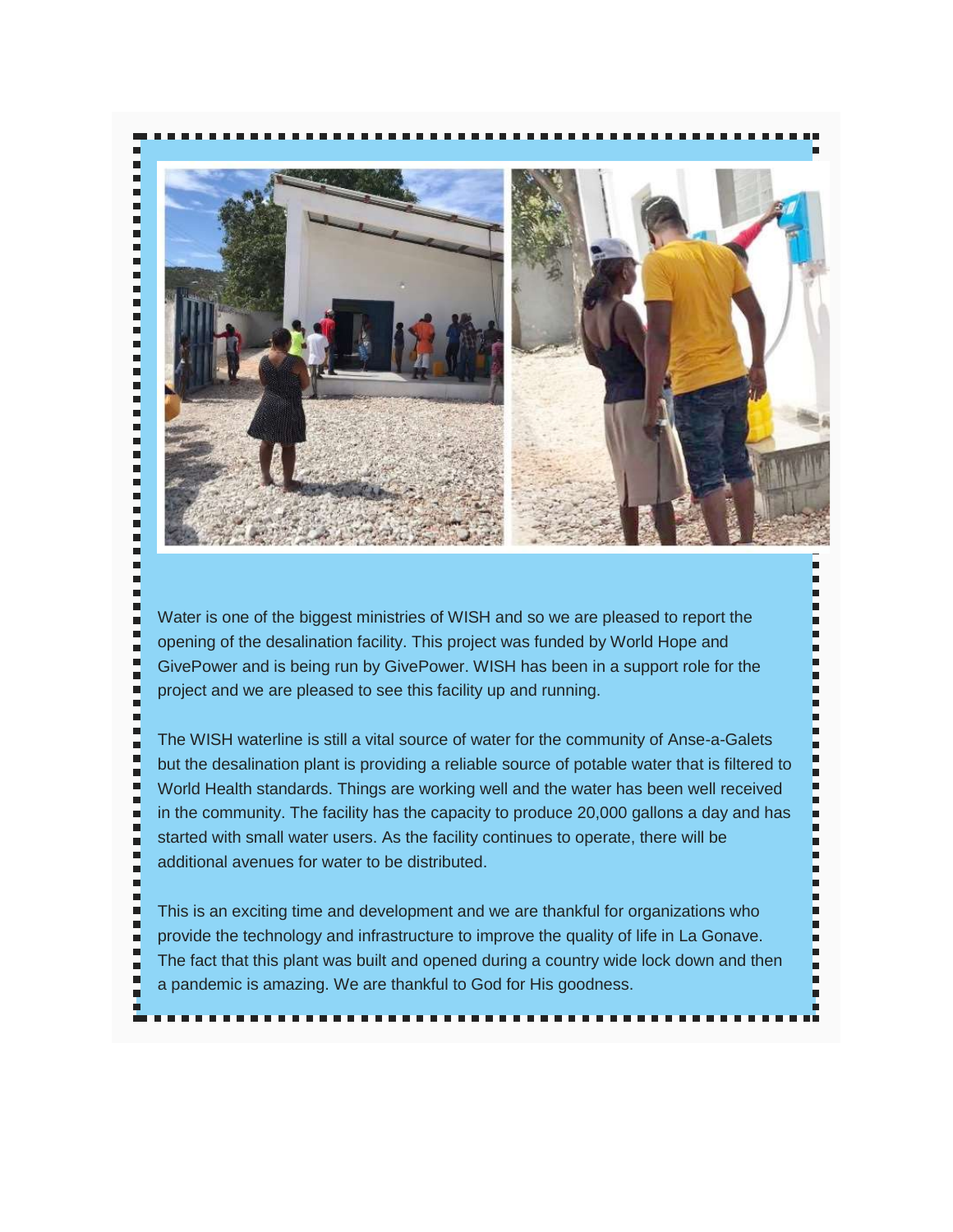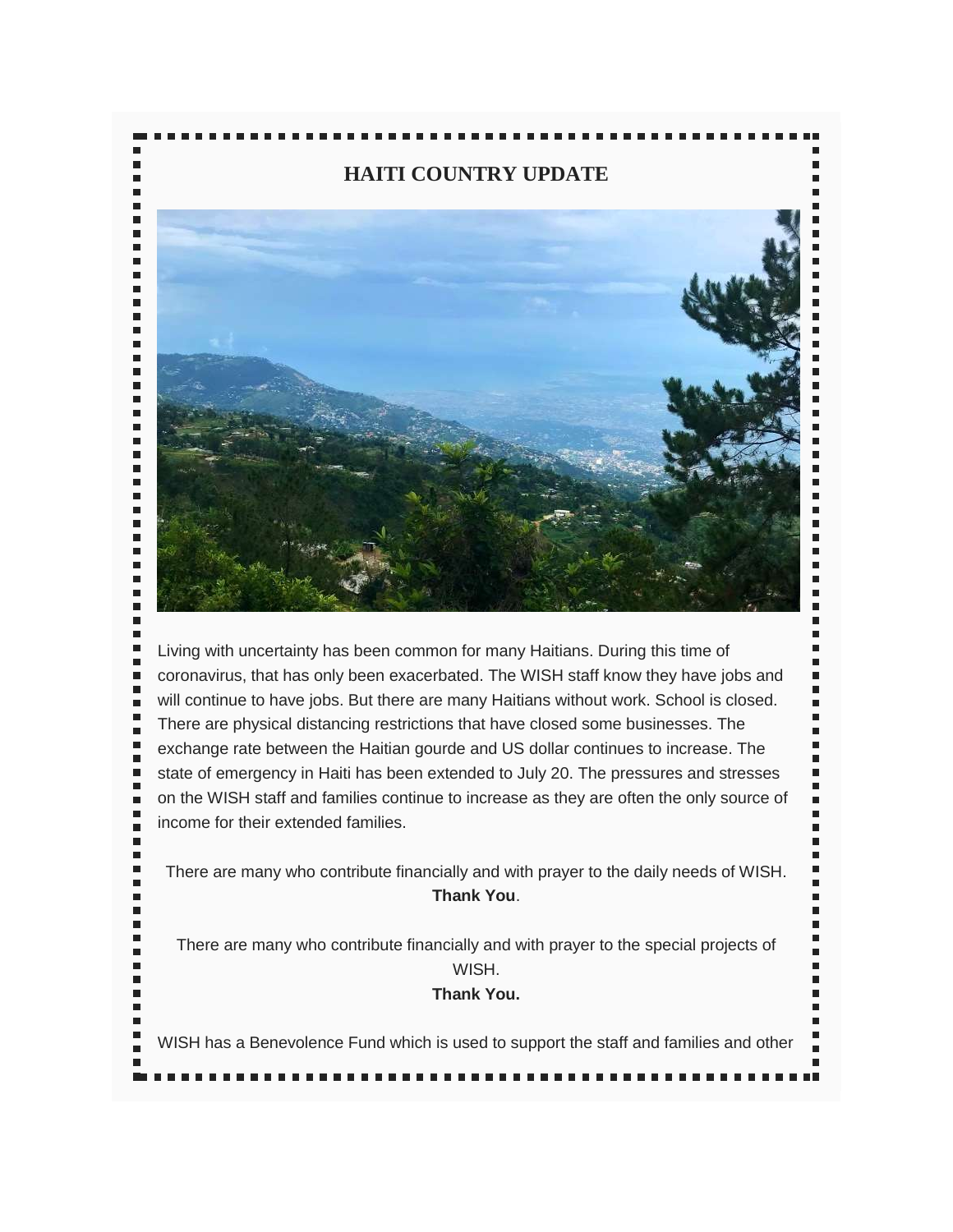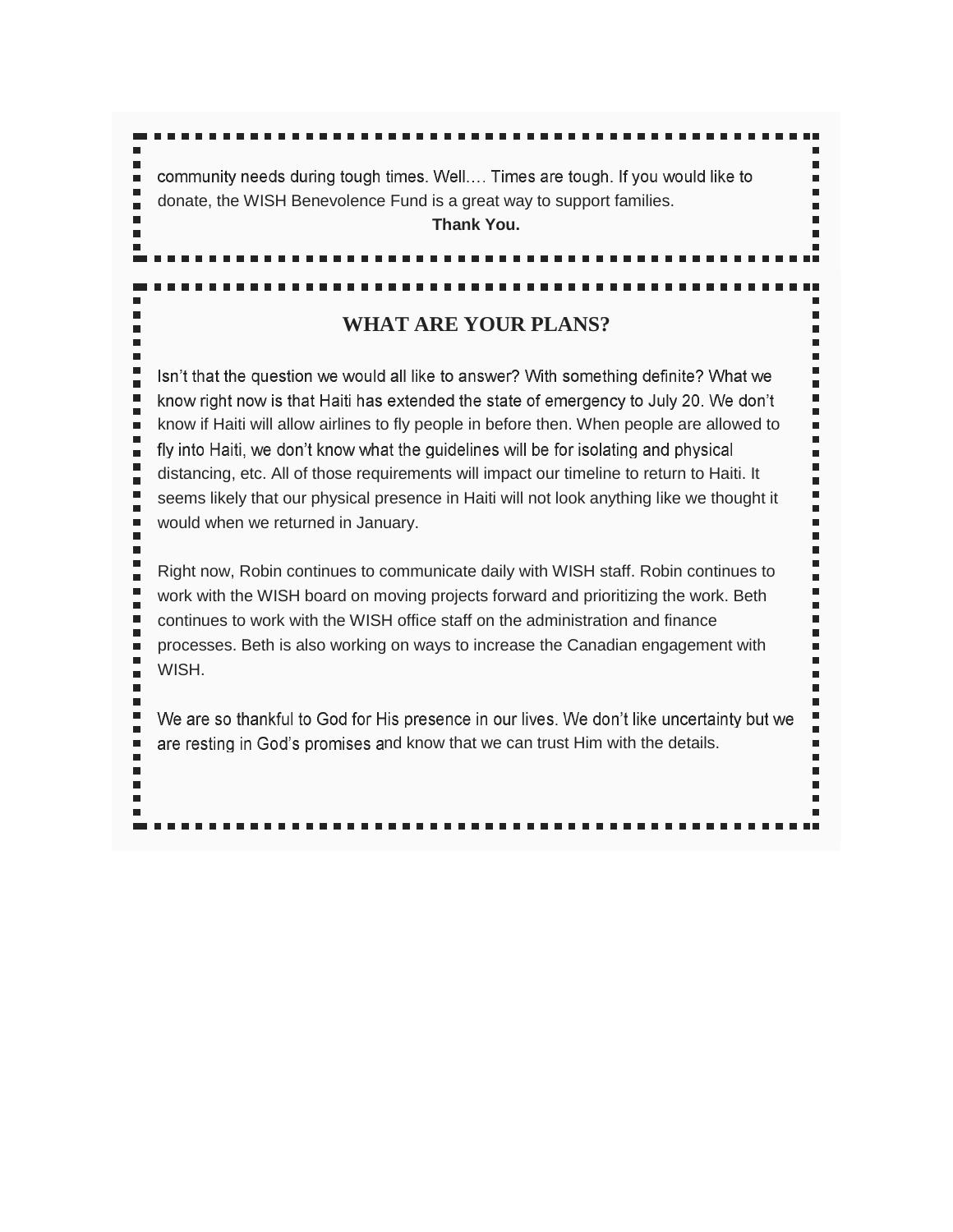

### PRAISE

- Thankful for the opening of the desalination plant.
- Thankful for all of the WISH financial and prayer partners who support the WISH ministries.
- Thankful for the WISH leadership of Jean Claude, Jean Baptiste, and Madame Foglas.
- Thankful Peterson had a great first year of university.

#### **PRAYER**

- Pray for the country of Haiti to wisely deal with the realities of coronavirus.
- Pray for the Haitian people who are dealing with increased prices, decreased goods, closed schools, and no government safety net.
- Pray for the WISH Board as they continue to navigate these uncertain times with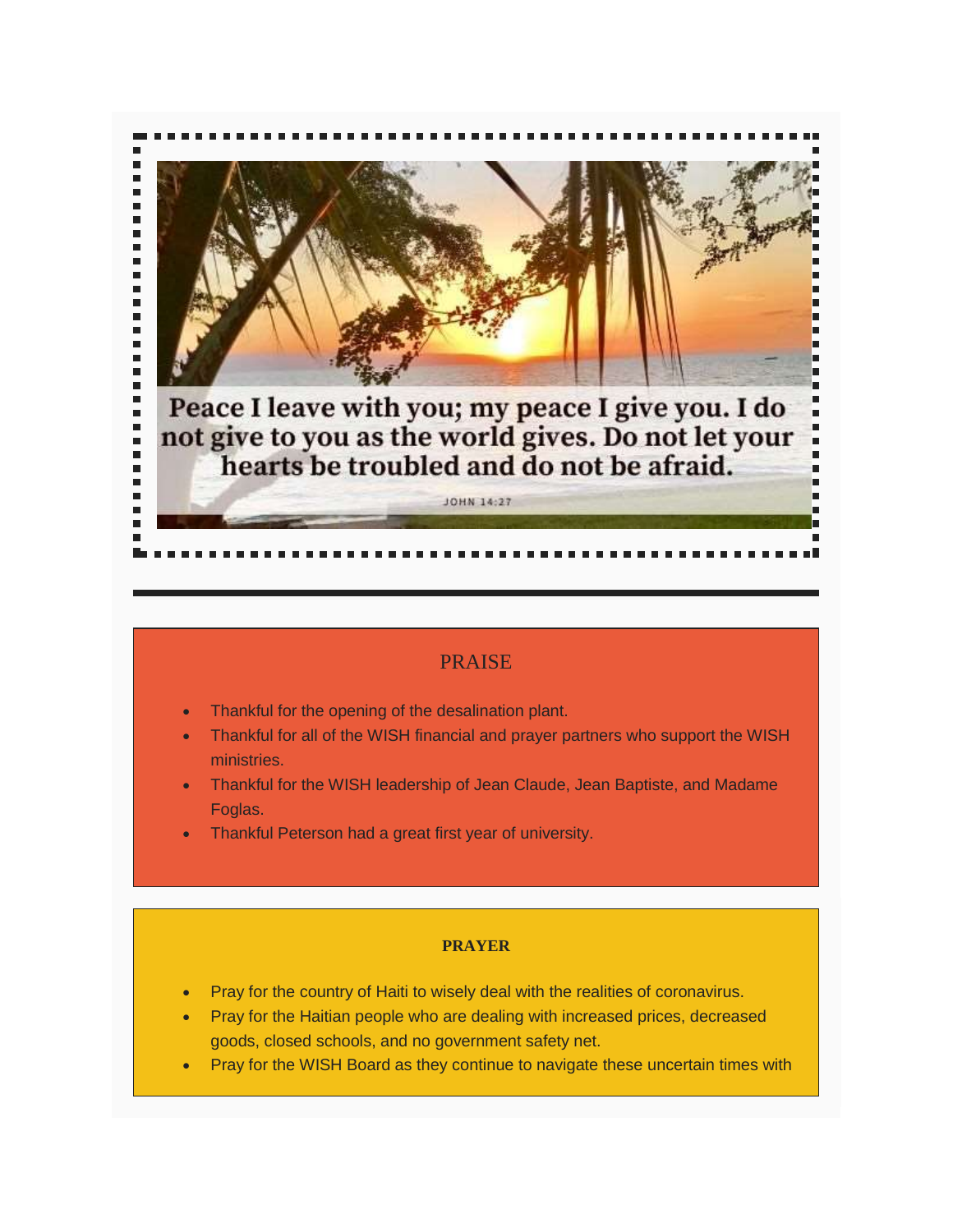regards to ministries in Haiti.

- Pray for the WISH Board as they work to send a container to Haiti for vital products for waterline, ice house, solar field, etc.
- Pray for our family as we work from Canada in these uncertain times.

# **Sign up : FAITH PROMISE or PRAYER [PARTNER](https://churchillsinhaiti.us9.list-manage.com/track/click?u=93dd5b480482fef1b9bc34a3b&id=385a55a94b&e=460439bb36)**

Filling out the faith promise form or signing up to be a prayer partner helps us to know who is on our team and how to connect. Thank you.

### **[American](https://churchillsinhaiti.us9.list-manage.com/track/click?u=93dd5b480482fef1b9bc34a3b&id=e22d740669&e=460439bb36) Financial Gifts**

**[Canadian](https://churchillsinhaiti.us9.list-manage.com/track/click?u=93dd5b480482fef1b9bc34a3b&id=b33a3bd266&e=460439bb36) Financial Gifts**

Thank you for your financial gifts to our ministry.If you make a donation through The Wesleyan Church of Canada website, please select "Specific Missionaries & Projects" in the "I'd like to give" dropdown.

# Sign Up For Our [Newsletter](https://churchillsinhaiti.us9.list-manage.com/track/click?u=93dd5b480482fef1b9bc34a3b&id=ee707c5013&e=460439bb36)

⊠